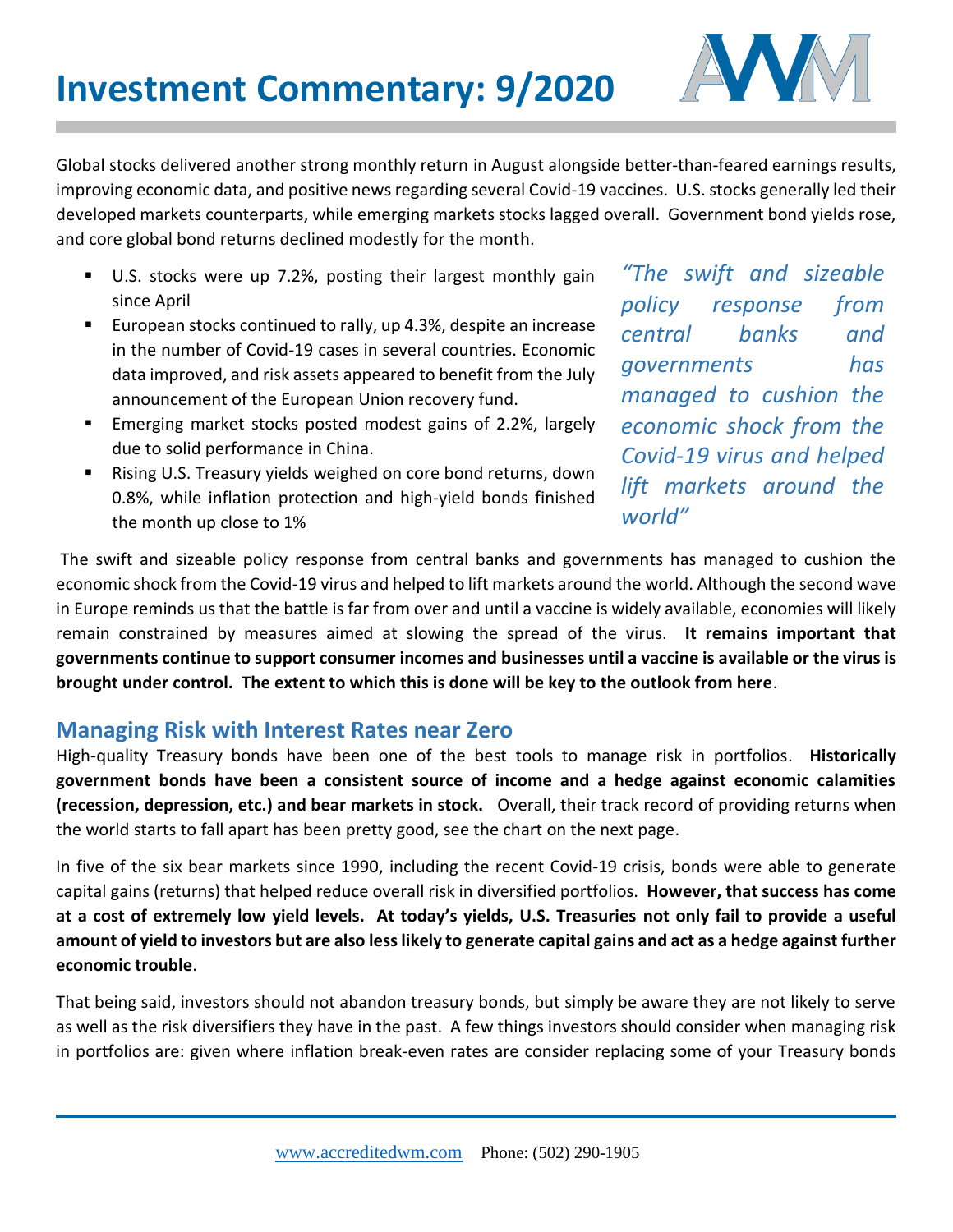

with inflation protection bonds (TIPs); supplement portfolios with alternative assets that have a relatively low correlation to traditional stocks and bonds (real return, long/short, etc.); focus on asset class valuation, a lower valuation will reduce long-term risk; and make sure to rebalance portfolios-- an underappreciated aspect of portfolio management and an important tool to limit risk.

| <b>Bear Market</b>     | Start    | <b>End</b> | MSCI<br>World<br>Return | <b>Yield Change</b><br>for 10-Year U.S.<br><b>Treasury Note</b> | Capital Gain/Loss<br>of 10-Year U.S.<br>Treasury Note <sup>4</sup> |
|------------------------|----------|------------|-------------------------|-----------------------------------------------------------------|--------------------------------------------------------------------|
| <b>First Gulf War</b>  | 7/16/90  | 9/28/90    | $-21.3%$                | 0.4%                                                            | $-2.4%$                                                            |
| LTCM                   | 7/20/98  | 10/5/98    | $-20.3%$                | $-1.3%$                                                         | 10.7%                                                              |
| <b>TMT</b>             | 3/27/00  | 10/9/02    | $-49.8%$                | $-2.6%$                                                         | 21.9%                                                              |
| GFC                    | 10/31/07 | 3/9/09     | $-57.8%$                | $-1.6%$                                                         | 13.6%                                                              |
| <b>Euro Crisis</b>     | 5/2/11   | 10/4/11    | $-22.0%$                | $-1.5%$                                                         | 13.7%                                                              |
| <b>Covid-19 Crisis</b> | 2/19/20  | 3/23/20    | $-34.0%$                | $-0.8%$                                                         | 7.8%                                                               |
|                        |          | Average    | $-34.2%$                | $-1.2%$                                                         | 10.9%                                                              |

Source: Datastream, MSCI, GMO

#### **Concentration Risk**

Below are a couple of charts that illustrate how concentrated returns have been in the S&P 500 this year. The first chart below shows the top 5 stocks in the S&P 500 Index (Microsoft, Apple, Amazon, Google, and Facebook) have reached close to 25% of the total market concentration. This is by far the largest concentration we have seen in the S&P 500 in the past 30 years. The second chart shows the dramatic divergence in the performance of the top 5 stocks, up 59% thru August, compared to the remaining 495 stocks basically flat. This level of concentration is reminiscent of the late 1990s and not necessarily a healthy sign for the market as a whole. As we write this commentary, these stocks and many leading growth stocks are in the process of correcting some of the excesses of the past year. It's a good reminder that when certain stocks or strategies get too popular or become a "sure-thing" it's usually a good time to step aside. The 5 stocks listed above are all great companies, however we'd suggest some patience before buying until the current shake-out clears out some of the excesses.



Source: FacSet, Goldman Sachs Global Investment Research. As of September 1, 2020.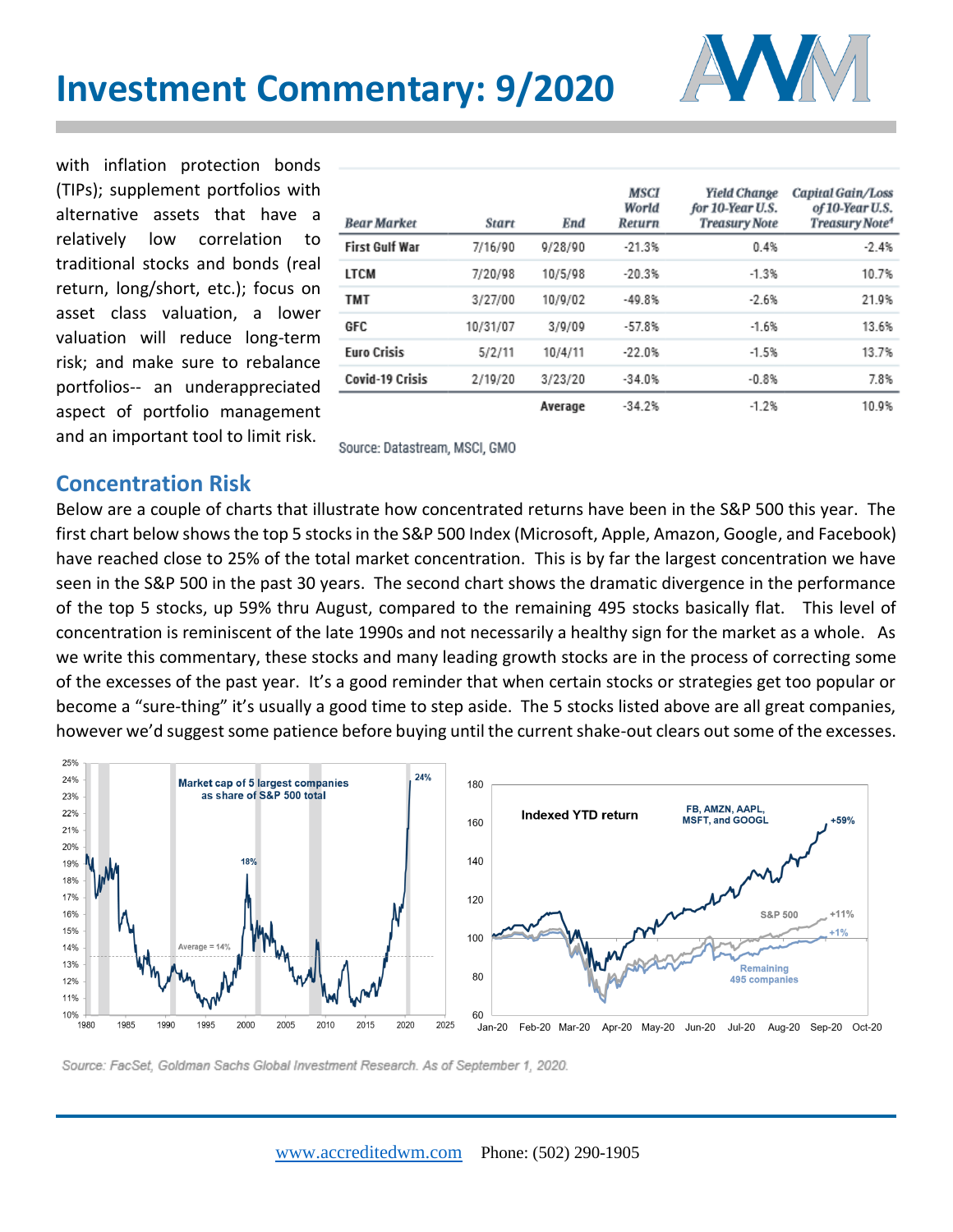

## **Changes to the Dow Jones Industrial Average (DJIA)**

Recently the DJIA announced several changes to its holdings, which prompted several questions from our clients. The changes were as follows: stocks added- Salesforce, Amgen, and Honeywell; stocks deleted: Exxon Pfizer and Raytheon. The questions asked centered around why they would do this and what the likely impact is. A recent study by Ned Davis Research helped answer these questions, and provided three main reasons why it happened:

- I. It was a technical response created by Apple's recent 4 for 1 stock split. The DJIA is a price-weighted index, which is unique, most indices are market-capitalization-weighted. So the lower price per share for Apple would have reduced the index weighting to technology stocks.
- II. The plunge in the DJIA's tech sector weighting would have significant compared to the S&P 500—as much as 8% lower. To make up for this they added Salesforce as a replacement for Exxon in the index. Stocks underperform before, outperform after leaving DJIA
- III. Due to the lack of 'FANG' (Facebook, Apple, Netflix, Google) stocks in the DJIA, the index has trailed the S&P 500 by 11.4% the past year. Something they were afraid would continue unless they changed the composition of the index.

**What's most interesting, is that stocks that have been kicked out of the DJIA have actually outperformed the stocks added.** The chart below shows how since 1972 the stocks kicked out have usually underperformed before leaving the index but gone on to outperform the ones added over the next 12 months. **Given the relative valuations of the stocks leaving vs. arriving, we wouldn't be surprised if this trend continues!**



## **The Federal Reserve Changes its Policy**

**The Federal Reserve's Chairman, Jerome Powell, recently revealed a change to its policy framework. Indicating a preference to 'average inflation' around its 2% inflation target**. Alerting the financial markets that it will allow inflation to exceed the central bank's 2% target to further support the economy. The dovish shift, on top of existing stimulus measures, raised concerns about potential overshoots in the future and caused the U.S. dollar to drop, the 10-year Treasury yield to increase and the yield curve steepened sharply. The takeaway being the Federal Reserve is willing to change the rules and is committed to seeing higher inflation levels. **We don't believe there will be a sudden and dramatic shift in inflation expectations, however we think it is wise for investors to start considering how they are positioned if inflation does start to increase. We will be!**